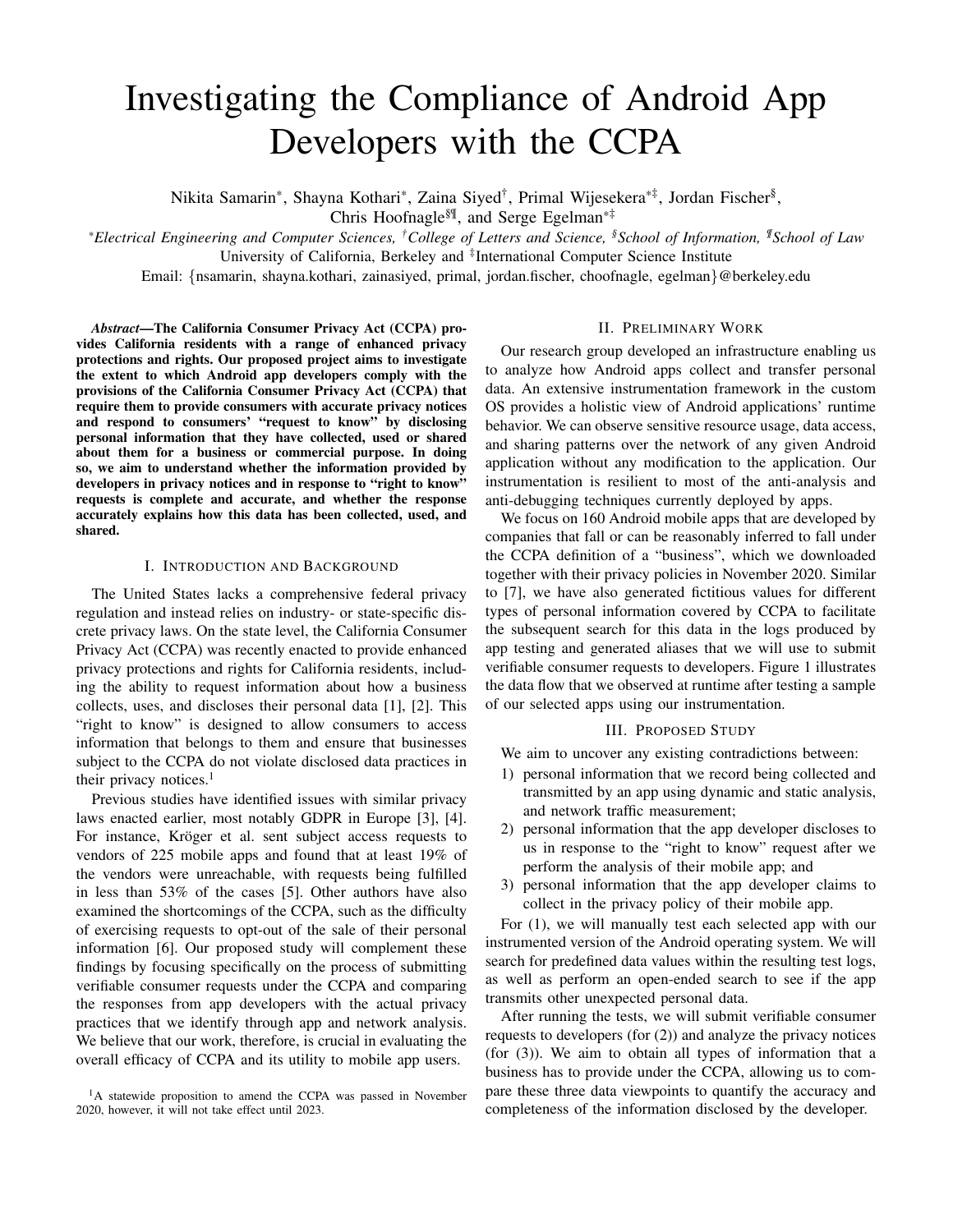## ACKNOWLEDGMENTS

We acknowledge the financial support provided to us by the Center for Long-Term Cybersecurity at UC Berkeley.

### **REFERENCES**

- [1] California Consumer Privacy Act (CCPA), 2018 Cal. Legis. Serv. Ch. 55 (A.B. 375).
- [2] California Consumer Privacy Act Regulations., 2020. Title 11, Division 1, Chapter 20.
- [3] Zimmeck, S., Story, P., Smullen, D., Ravichander, A., Wang, Z., Reidenberg, J., Russell, N.C. and Sadeh, N., 2019. MAPS: Scaling privacy compliance analysis to a million apps. Proceedings on Privacy Enhancing Technologies, 2019(3), pp.66-86.
- [4] Di Martino, M., Robyns, P., Weyts, W., Quax, P., Lamotte, W. and Andries, K., 2019. Personal Information Leakage by Abusing the GDPR 'Right of Access'. In Fifteenth Symposium on Usable Privacy and Security (SOUPS 2019).
- [5] Kröger, J.L., Lindemann, J. and Herrmann, D., 2020, August. How do app vendors respond to subject access requests? A longitudinal privacy study on iOS and Android Apps. In Proceedings of the 15th International Conference on Availability, Reliability and Security (pp. 1-10).
- [6] Mahoney, M., 2020. California Consumer Privacy Act: Are Consumers' Digital Rights Protected?
- [7] Zang, J., Dummit, K., Graves, J., Lisker, P. and Sweeney, L., 2015. Who knows what about me? A survey of behind the scenes personal data sharing to third parties by mobile apps. Technology Science, 30.